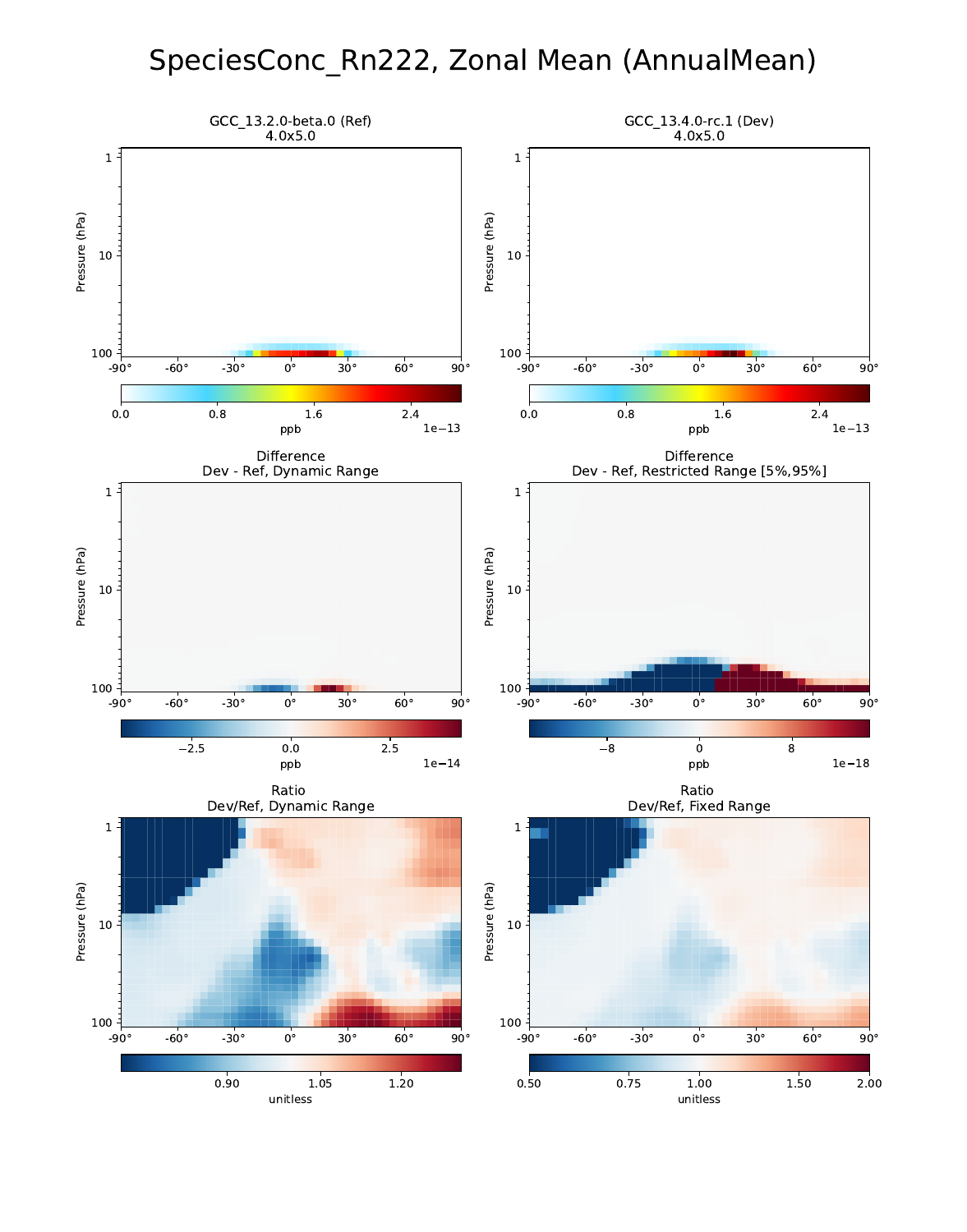# SpeciesConc\_Pb210, Zonal Mean (AnnualMean)

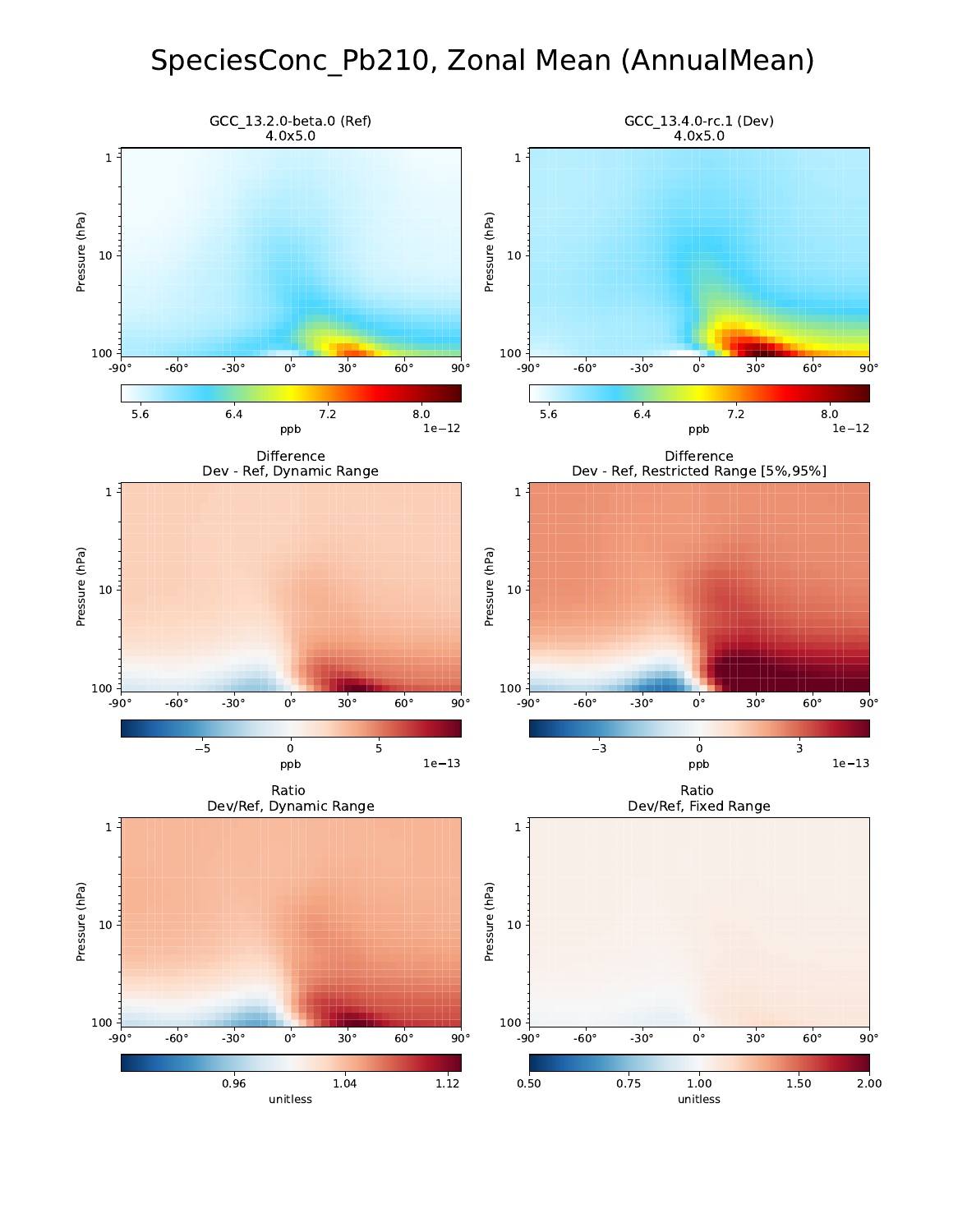# SpeciesConc\_Pb210Strat, Zonal Mean (AnnualMean)

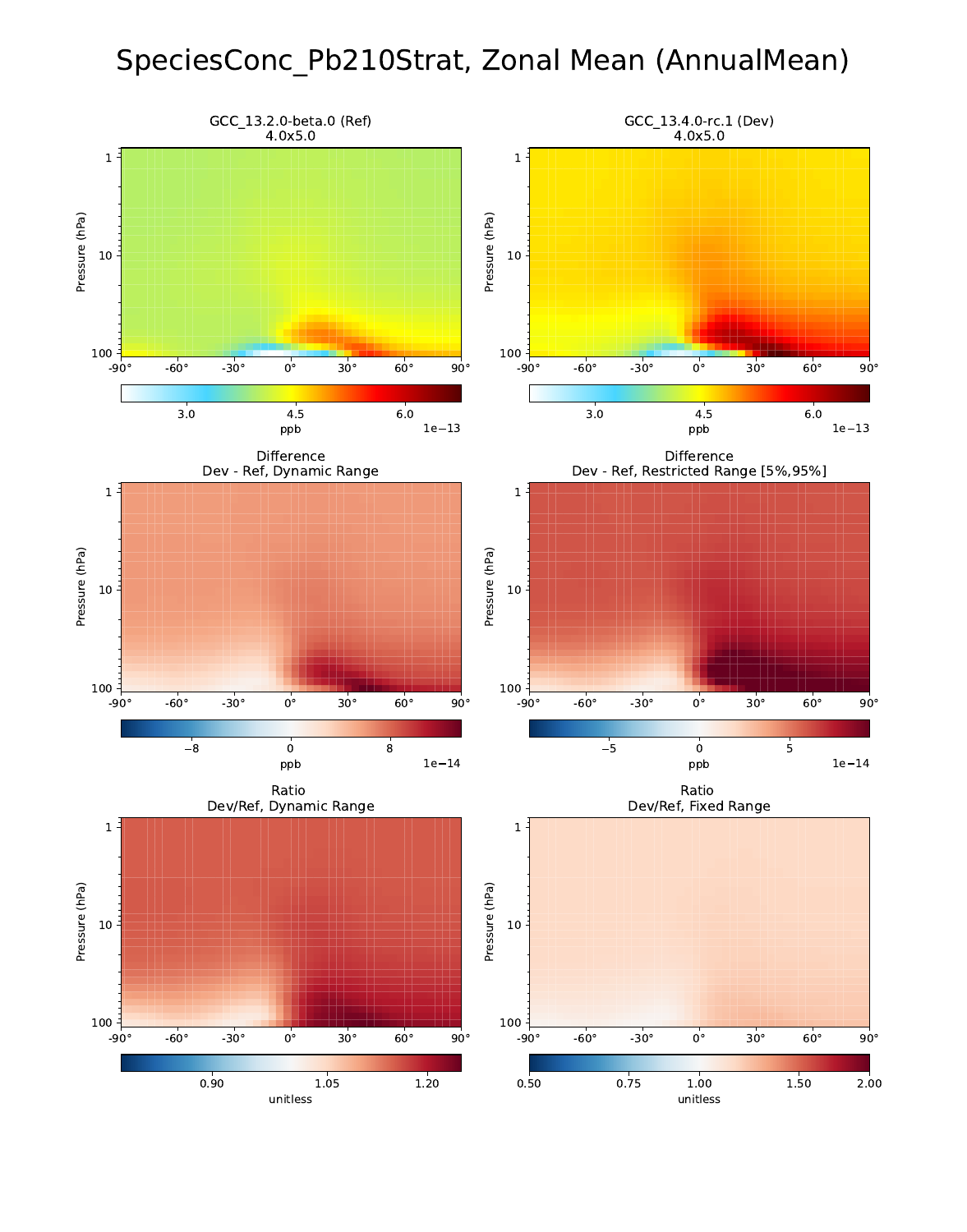# SpeciesConc\_Be7, Zonal Mean (AnnualMean)

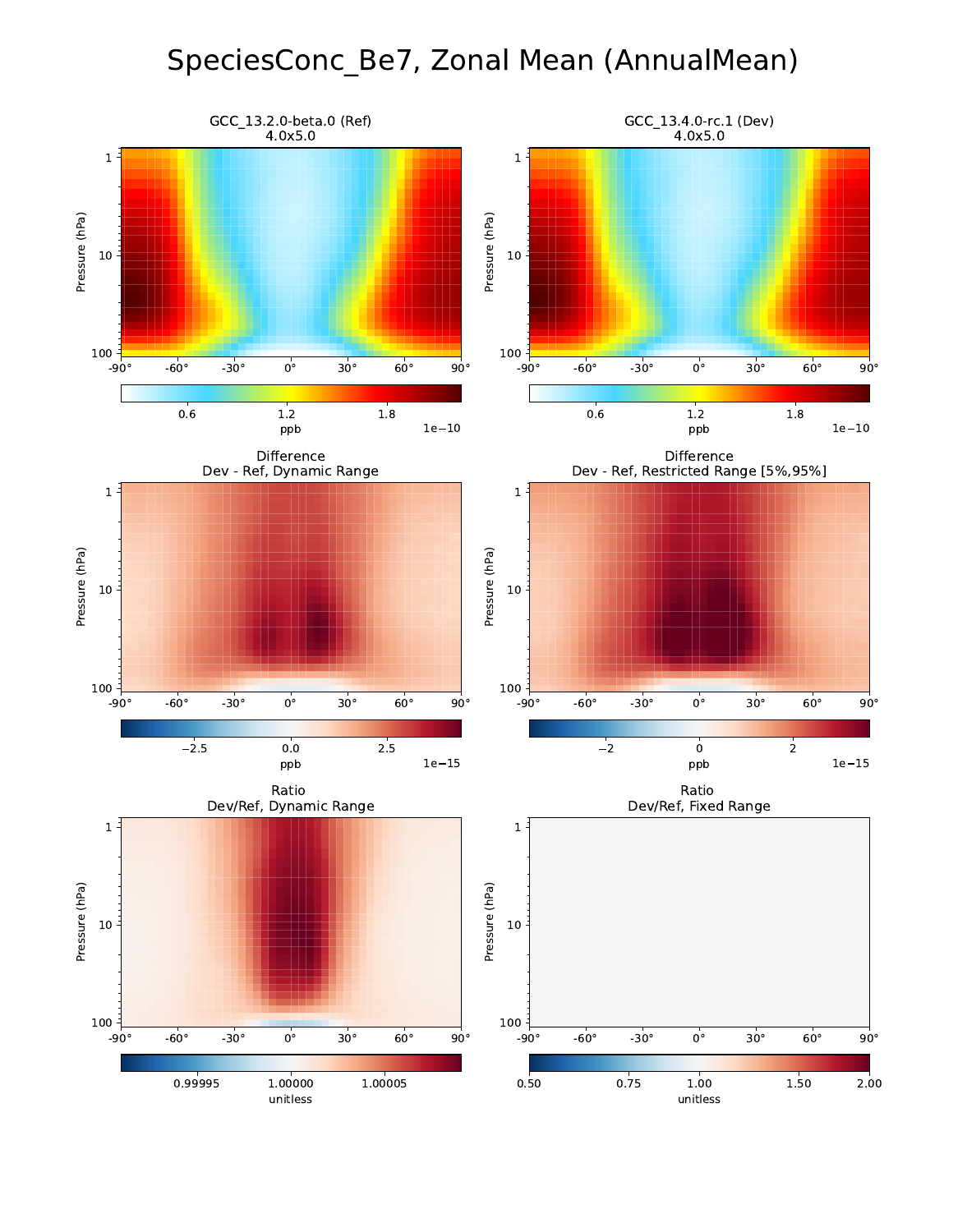# SpeciesConc\_Be7Strat, Zonal Mean (AnnualMean)

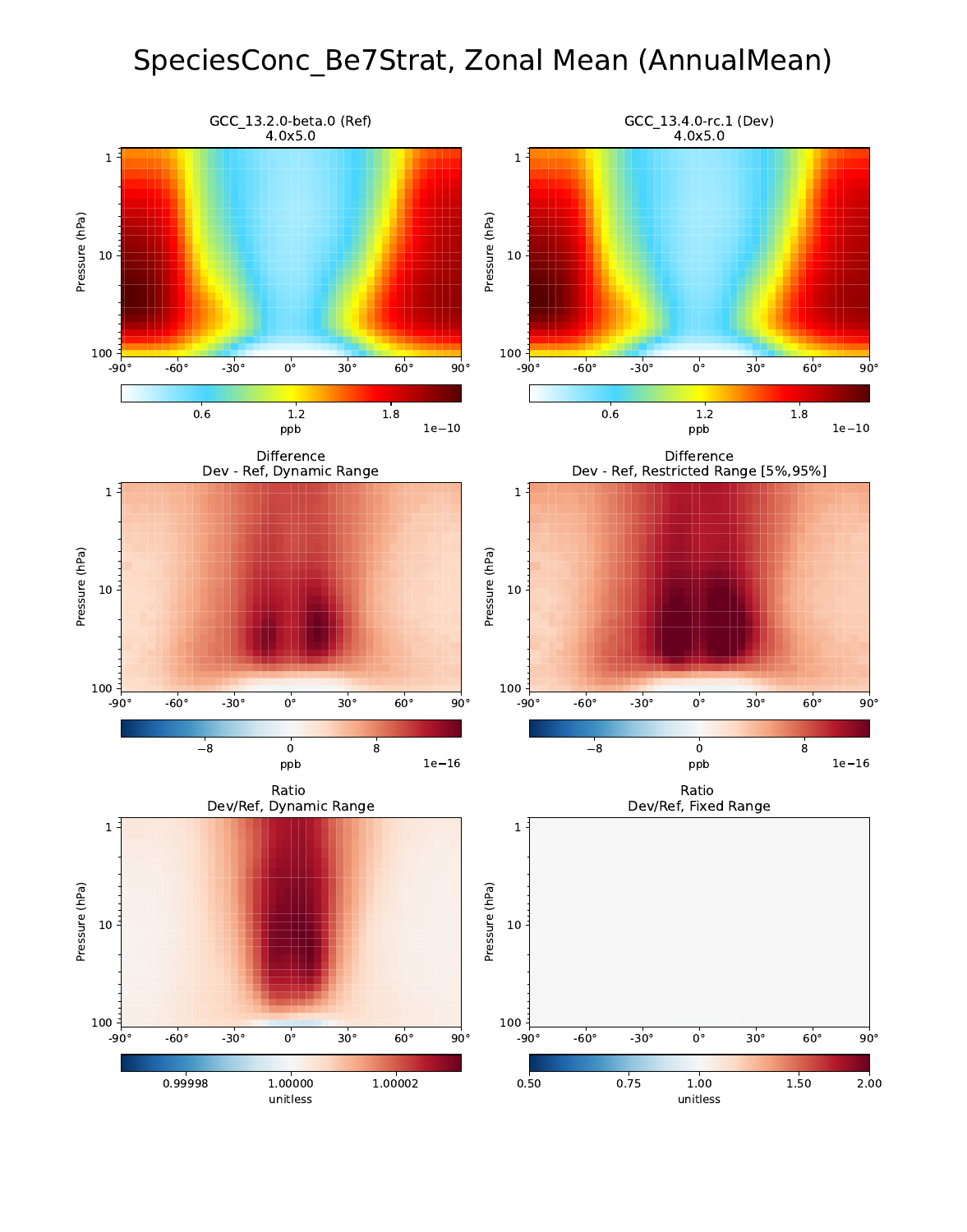# SpeciesConc\_Be10, Zonal Mean (AnnualMean)